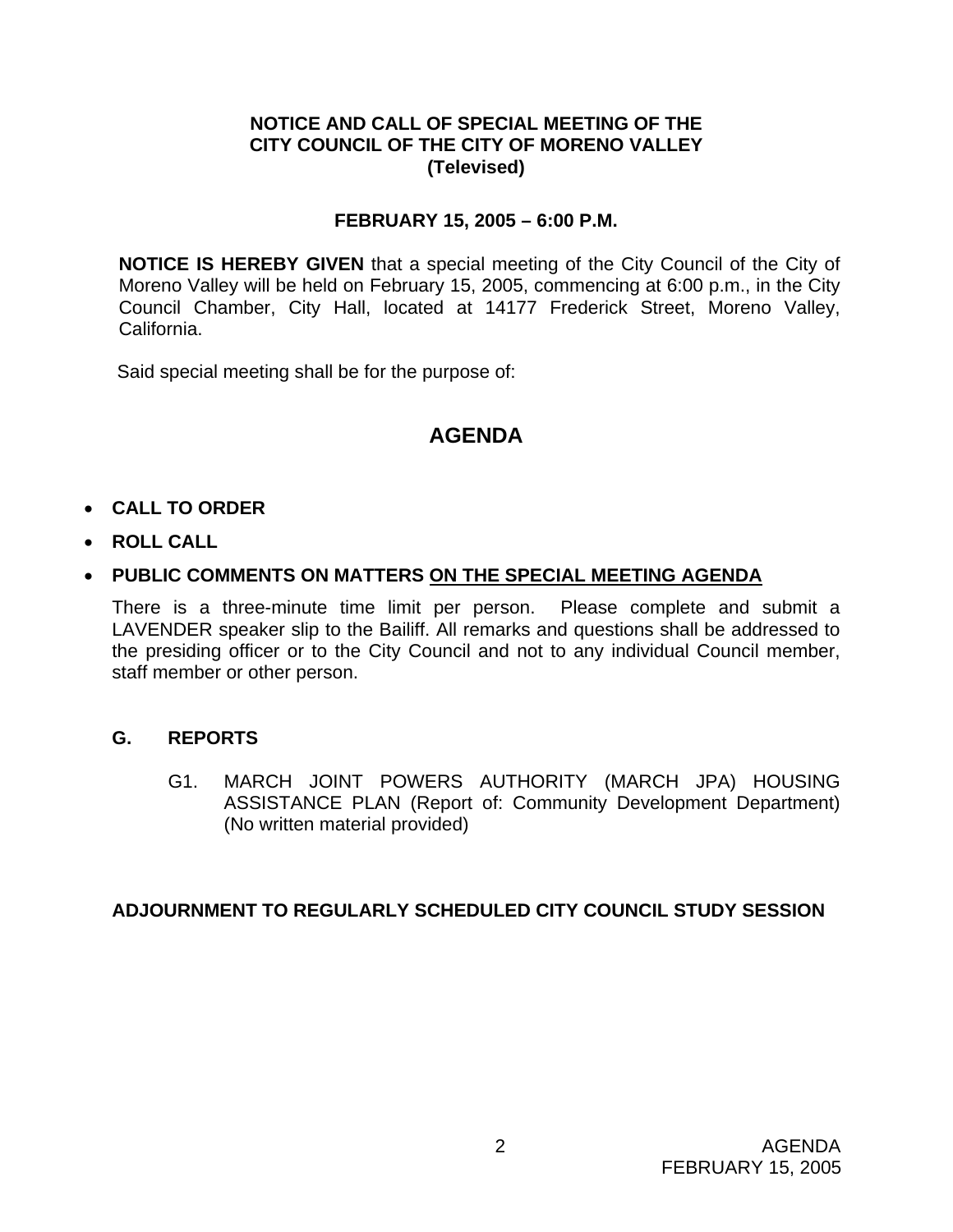# **AGENDA**

# **MORENO VALLEY CITY COUNCIL MORENO VALLEY COMMUNITY SERVICES DISTRICT COMMUNITY REDEVELOPMENT AGENCY OF THE CITY OF MORENO VALLEY STUDY SESSION**

#### **FEBRUARY 15, 2005 – 6:00 P.M.**

or as soon thereafter as the meeting may be called to order following the Special Meeting

- **CALL TO ORDER**
- **PLEDGE OF ALLEGIANCE**
- **INVOCATION**
- **ROLL CALL**
- **INTRODUCTIONS**

#### • **PUBLIC COMMENTS ON MATTERS EITHER ON THE AGENDA OR ANY SUBJECT NOT ON THE AGENDA UNDER THE JURISDICTION OF THE CITY COUNCIL**

There is a three-minute time limit per person. Please complete and submit a BLUE speaker slip to the City Clerk. All remarks and questions shall be addressed to the presiding officer or to the City Council and not to any individual Council member, staff member or other person.

- 1. General Plan Update (CDD/20 Min.) PowerPoint Presentation
- 2. Fire Protection Services Master Plan (Continued from 1/18/2005) (Fire Department/15 Min) – PowerPoint Presentation
- 3. City Council Requests and Communications

(Times shown are only estimates for staff presentation. Items may be deferred by Council if time does not permit full review.)

 $\div$  Oral Presentation only – No written material provided